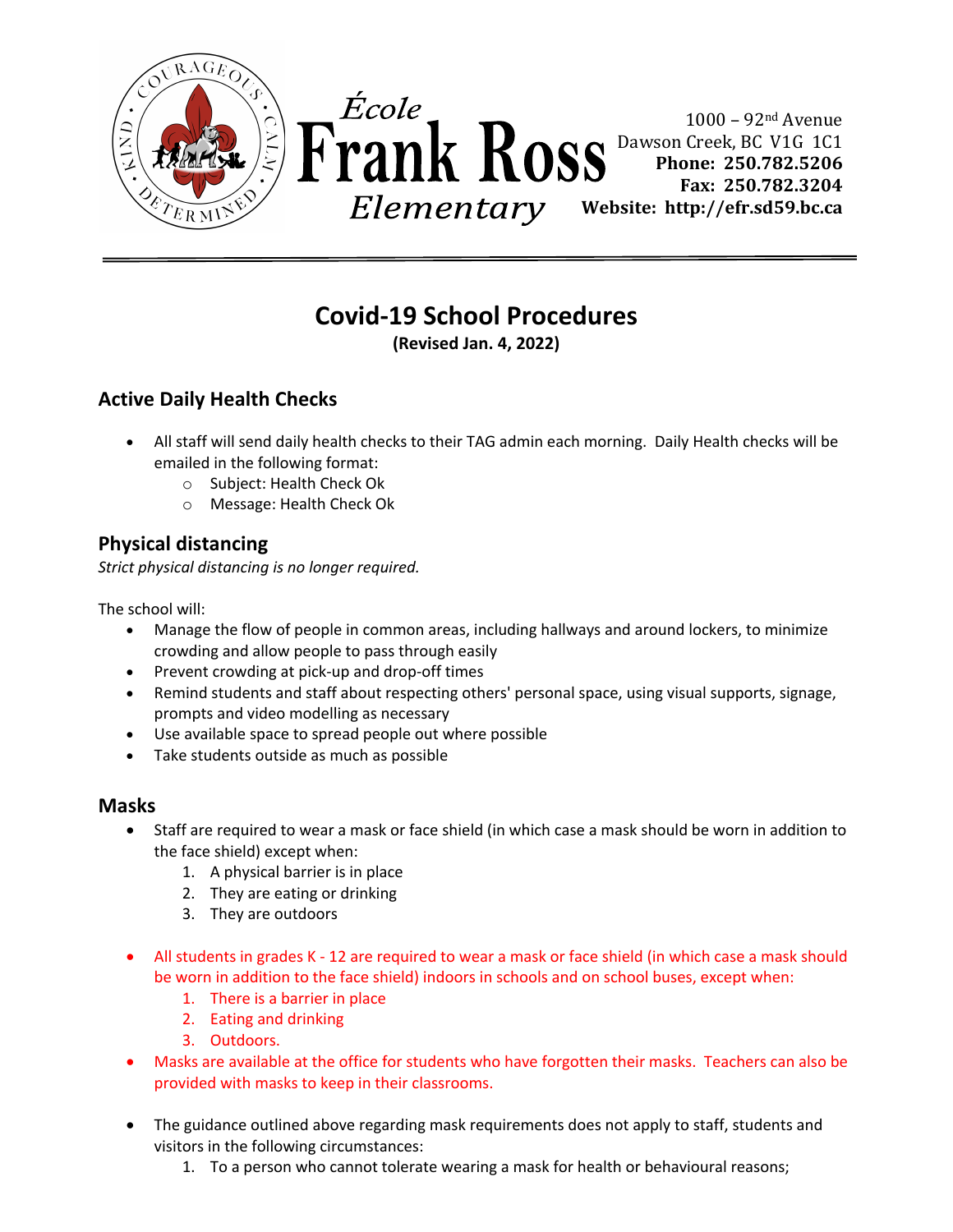- 2. To a person who is unable to put on or remove a mask without the assistance of another person;
- 3. If the mask is removed temporarily to engage in an educational activity that cannot be performed while wearing a mask (e.g. playing a wind instrument, engaging in high-intensity physical activity, etc.)
- 4. If a person is eating or drinking;
- 5. If a person is behind a barrier; or
- 6. While providing a service to a person with a disability or diverse ability (including but not limited to a hearing impairment) where visual cues, facial expressions and/or lip reading/movements are important.
- Those with mask exemptions continue to follow any strategies identified to reinforce and enhance other safety measures.
	- Those not able to wear a mask all day continue to be encouraged to wear one as much as they're able to.
	- Students not able to wear a mask should be reminded to increase their personal space with others.
	- If students are able to wear a different type of mask or face shield this should be encouraged.

Schools must not require a healthcare provider note (i.e. a doctor's note) to confirm if staff, students or visitors cannot wear a mask.

**No student should be prevented from attending or fully participating at school if they do not wear a mask.**

## **Student Entry**

- There will be designated doors and signage for students to line up.
- Students will line up and enter the building at their designated entry point(s).
- Staff will direct students to their classes at entry, recess, and to their lineups or departure points at the day's end.
- Support staff will direct students to class at lunch breaks, supporting students with personal space reminders.

#### *Student Entry/Exit Routine:*

- 1) One class at a time will enter/exit with direction from a staff member.
- 2) Students will respect personal space as they enter/exit the building.
- 3) Students take outside shoes off (if needed) and carry them to their boot rack.
- 4) In the classroom, students place all their belongings in their designated area.
- 5) Students will wash their hands or use hand sanitizer on arrival and just before departure.

## **Hand Hygiene and respiratory Etiquette**

*Reinforce and remind of the rule "hands to yourself"*

Students will wash hands or use hand sanitizer, particularly:

- When they arrive at school and before they go home.
- Before/after any breaks (e.g., recess, lunch).
- Between different learning environments (e.g., transitions from the gym to classroom).
- Before or after eating or drinking, excluding drinks kept at a student's desk or locker.
- After using the washroom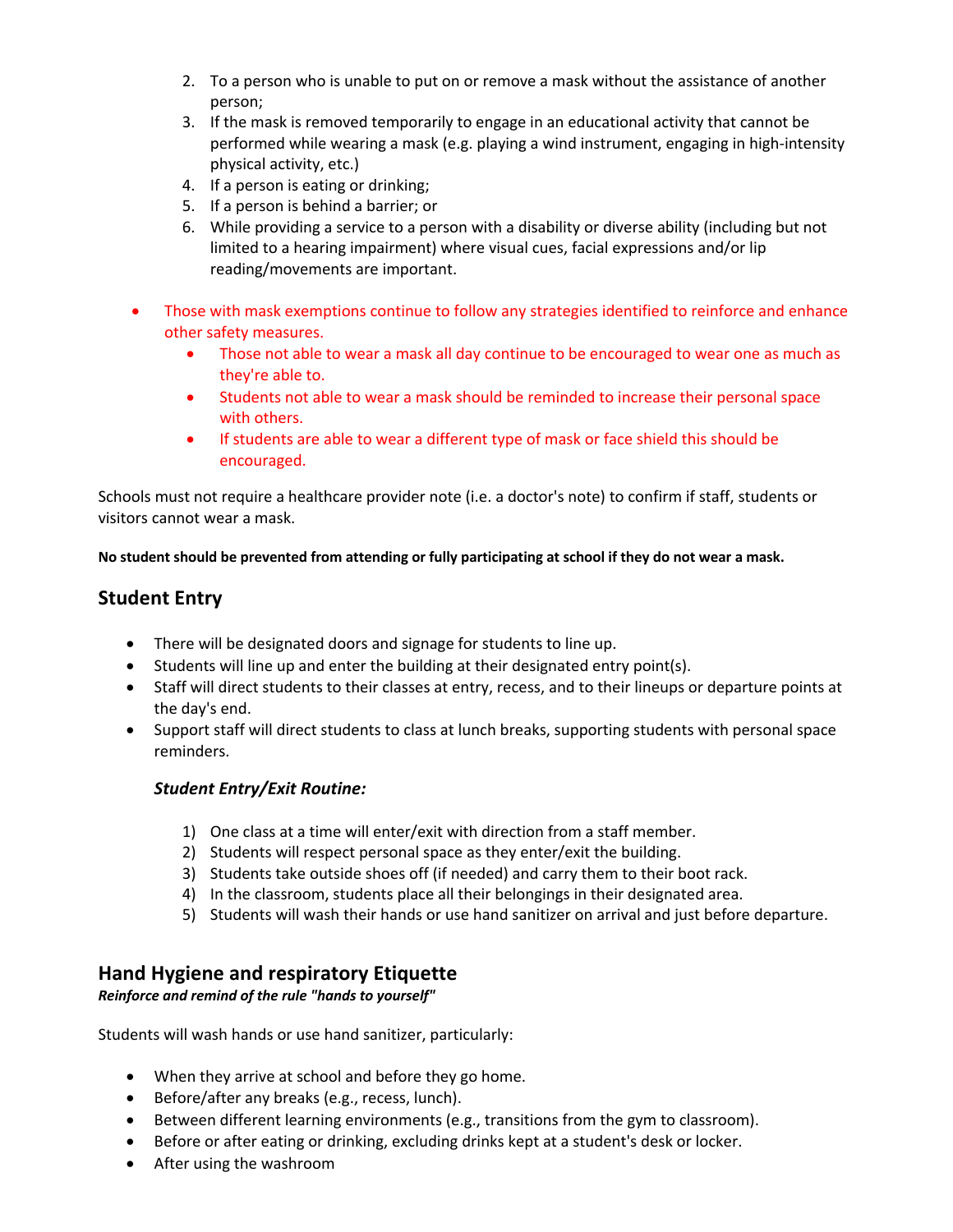- After handling common resources/equipment/supplies/pets.
- After sneezing or coughing into hands.
- Whenever hands are visibly dirty.

#### **Washrooms**

- A maximum of two students at a time in washrooms.
- Handwashing procedure will be reviewed regularly with students.
- Teachers will determine how they will send students to use the washroom. Teachers should have a system that controls how many students are going to the washroom at a time.
- Students could be asked to handwash again or use hand sanitizer upon return to the classroom.

## **Food/Drink**

- Students must wash their hands or use hand sanitizer before handling food.
- Students should consume food items at their individual designated work areas.
- Students should bring a personal water bottle with them.
- Students are not to share food items or contact food that belongs to others.
- In the case of food being prepared by students, as part of learning, and is consumed by the students who have prepared it, Provincial Health and Safety measures should be applied.
- All beverage and food containers should be clearly labelled with the student's name.

## **Classrooms**

- Learning spaces are arranged to maximize the space available.
	- $\circ$  Students should be seated in a manner that avoids face-to-face interactions
- Incorporate more individual activities or activities that encourage more space between students and staff.
	- $\circ$  For younger students, adapt group activities to minimize physical contact and reduce shared items.
	- $\circ$  For adolescent students, minimize group activities and avoid activities that require physical contact.
- Sharing resources between students is allowed, but students must practice proper hand hygiene before and after using these shared resources. When possible, students should have individual resources.

## *Daily Sanitizing Routines*

- Wash your hands when you arrive at school.
- Wash or sanitize hands before any transition out of the classroom and upon return to the classroom
- Clean your work area and classroom as needed.
- Frequently-touched items like toys or manipulatives that may not be able to be cleaned often (e.g. fabrics) or at all (e.g. sand, foam, playdough, etc.) can be used, if hand hygiene is practiced before and after use. Carpets and rugs (e.g. in Kindergarten and StrongStart classes) can also be used.
- Laminated or glossy paper-based products (e.g. books, magazines, worksheets etc.) and items with plastic covers (e.g. DVDs) are low-risk items. There is no need to disinfect or quarantine these items for any period of time.
- Classroom cleaning should be done with soap and water.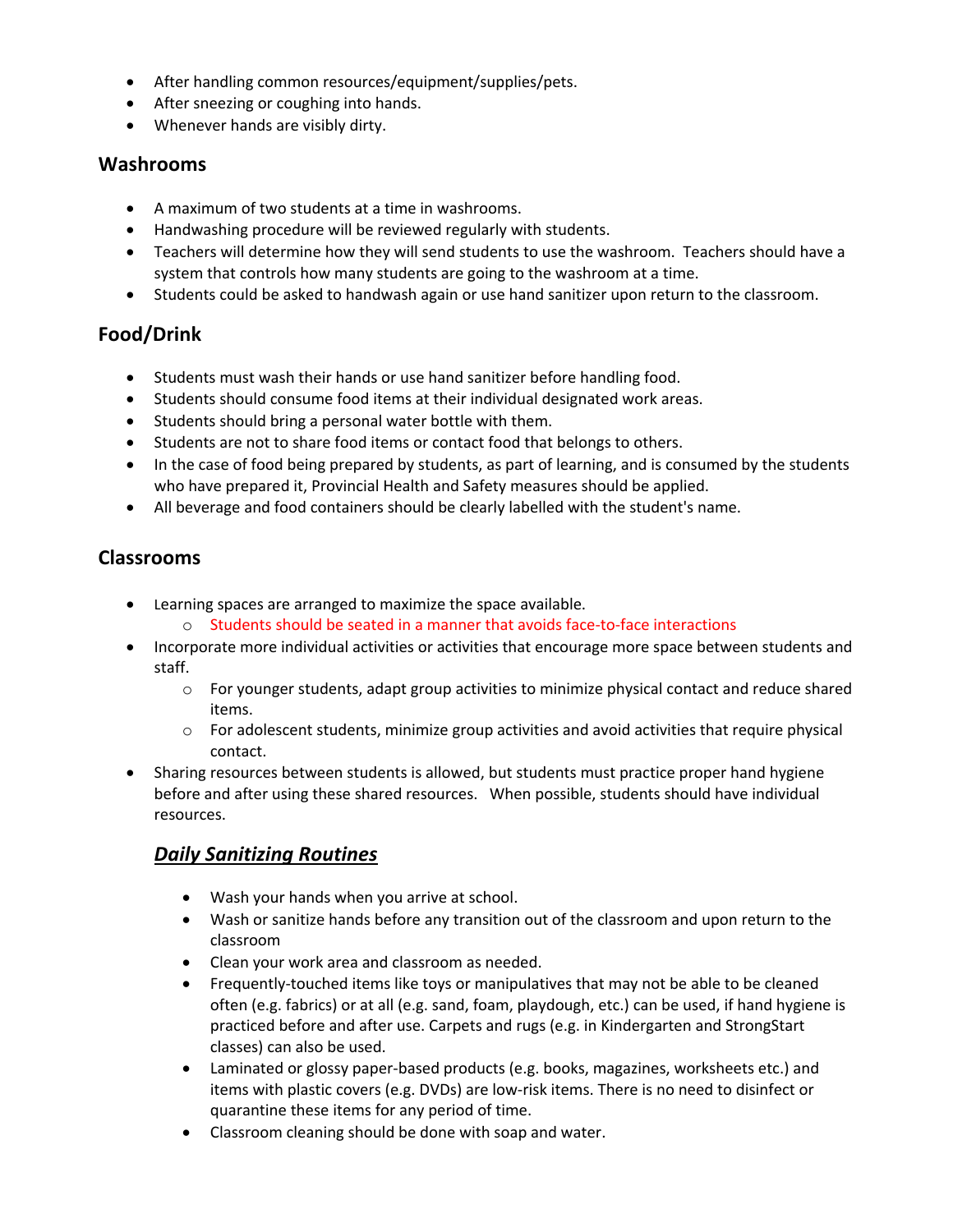# **Managing Students who Exhibit Symptoms of COVID-19**

- Notify the office; the office will notify the parent/guardian for pick-up.
- Staff will ask the student to wear a mask if the student can tolerate it. The student will be supervised in an area they can wait comfortably and be separated from others until pick-up.
- Parents will be notified of the school district Covid-19 protocol for students who are sick.
- Clean/disinfect the areas the student used after they depart.

## **Process for Staff Going Home Sick**

- Notify admin that you are unwell and prepare to go home.
- If possible, staff should disinfect the materials or equipment they used during the day to prepare for a TOC using the space

## **Hallways**

- Students will only be permitted access to hallways for entry and exit times, washroom breaks and/or for assigned tasks (at the teacher's discretion).
- Work with support/itinerant staff will happen in classrooms, and other designated spaces and hallways will be used in a limited capacity to work with students. Students must be supervised if working in a designated space in the hallway. Designated learning spaces must be cleaned/disinfected after use.
- Students/staff will make best efforts to maintain personal space while working in the hallways. Students will be placed, so they are not facing one another (where possible).

## **Recess/Lunch**

- Students will be permitted outside according to the recess/lunch schedule.
- Students minimize direct contact during play.
- Students should not consume food outside.

# **Staff Entry/Exit**

- Staff should wash hands before beginning work and before departure.
- Hand sanitizer will be available at the staff entry.

## **Staffroom and Breaks**

- The staffroom seating limits must be observed at all times.
	- o Office Staffroom limit 12 people
	- o Stage Staffroom limit 8 people
	- o Library Staffroom limit 8 people
- Maintaining space from others and avoiding congestion should be done at all times.
- Staff should sit in a manner that provides physical space while they eat.
- Staff can take their mask off while they are eating. Once eating has finished, a mask must be worn.
- Wash your hands before you go into the staffroom.
- Bring your own lunch. Staff are encouraged to remain at the school over lunch. If you have to leave, make sure you follow the same protocols that you did when you arrived.
- If staff have to leave for lunch, please notify the office.
- Bring a lunch/snack that does not require a lot of preparation (to limit microwave use, surface use, utensil use, etc.).
- Disinfect the areas, surfaces, appliances, etc. that you use in the staffroom.
- Wash your hands again before you go back to your classroom, office or workspace.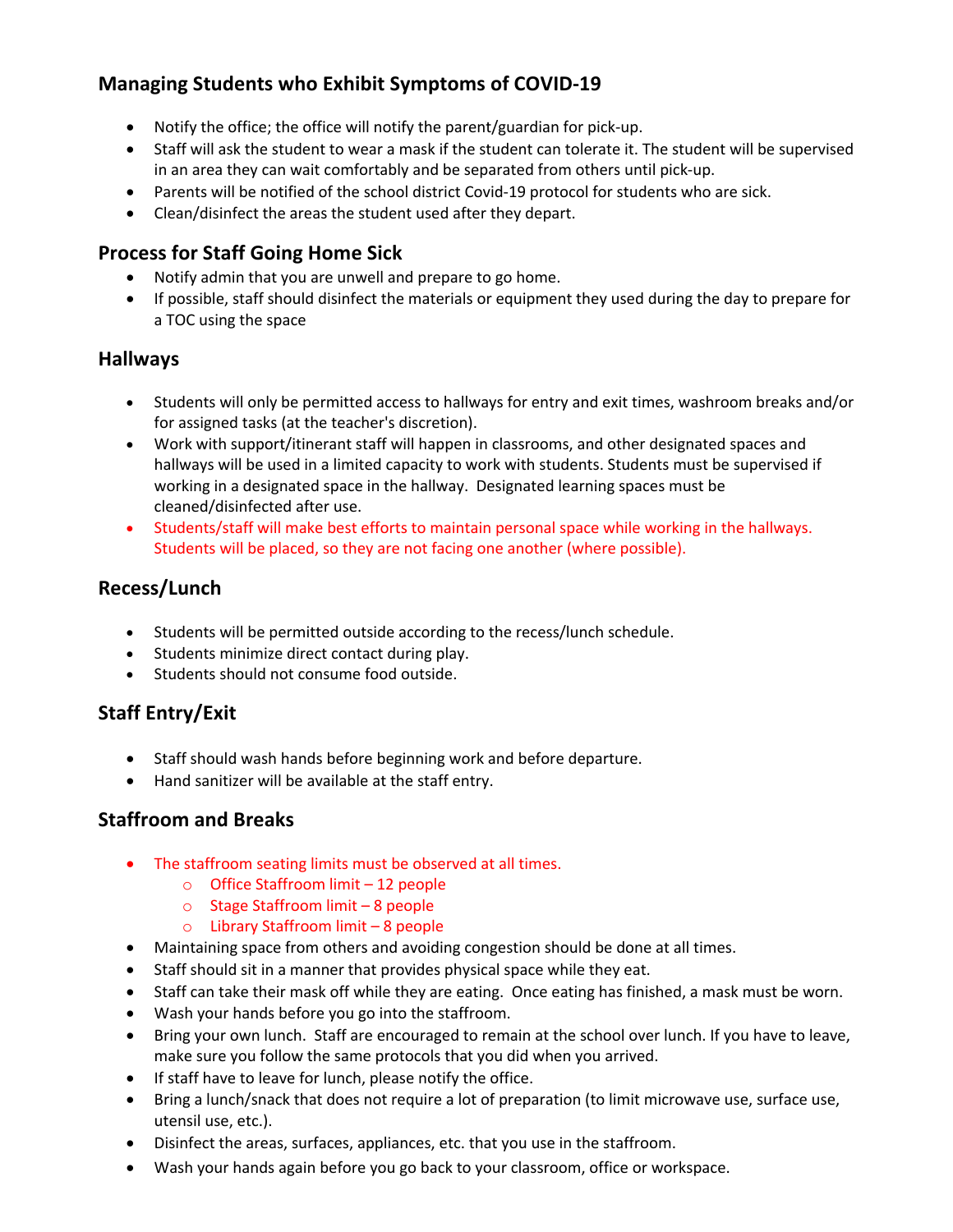• Do not share food or drink.

## **Staff Washrooms**

- Please follow all COVID-19/Handwashing practices.
- Custodial staff will be following district cleaning protocols.

#### **Photocopy Room**

- Staff should respect the need for some spacing between individuals in the photocopy room and should refrain from entering if this causes congestion.
- Maintain distance as much as possible while in the photocopy room.
- Staff should sanitize/wash hands before using equipment in the photocopy room.

## **Shared Designated Learning Spaces**

- A shared designated learning space should be disinfected after use. This is in addition to the custodial cleaning schedule.
- Learning spaces are arranged to maximize the space available and to avoid people directly facing one another (where possible).
- Equipment (e.g., benches) that impede the flow of traffic in the hallways should not be used as Shared Designated Learning spaces.

## **Physical Education/School Sports**

- $\circ$  Create space between students and staff, and encourage outdoor activities and programs, as much as possible.
- $\circ$  K-12 staff are required to wear masks during PE/OE program classes when they are indoors, and a barrier is not present.

Shared equipment can be used:

- o **Students must practice proper hand hygiene before and after using frequently touched pieces of equipment (e.g. before and after a sports game using a shared ball), as well as proper respiratory etiquette.**
- o Disinfect teaching aids (e.g. clipboards, whiteboards, pens, plastic bins for transporting materials etc.) if shared
- $\circ$  Equipment that touches the mouth (e.g. water bottles) should not be shared unless cleaned and disinfected in between uses.
- o Individual school sports games may continue to take place. School sports tournaments are not permitted at this time. A tournament is defined as three or more teams competing on a single or multi-day event.

Students are not required to wear masks during high-intensity physical activities (e.g. stationary bike, weightlifting, basketball, soccer); mask use during these activities is left to students' choice. Staff are encouraged to move high-intensity physical activities outdoors whenever possible.

For low-intensity activities (e.g. yoga, walking), students are required to wear masks when they are indoors, and a barrier is not present.

*Why are masks not required during high-intensity physical activity? During high-intensity physical activity, respiration rates are increased (resulting in a wet mask), and the wearer is more likely to touch their face and adjust the mask frequently. These factors lessen the protective value a mask may offer. In addition, a wet mask is more difficult to breathe through; those wearing masks during high-intensity activities should change them as soon as they become wet.*